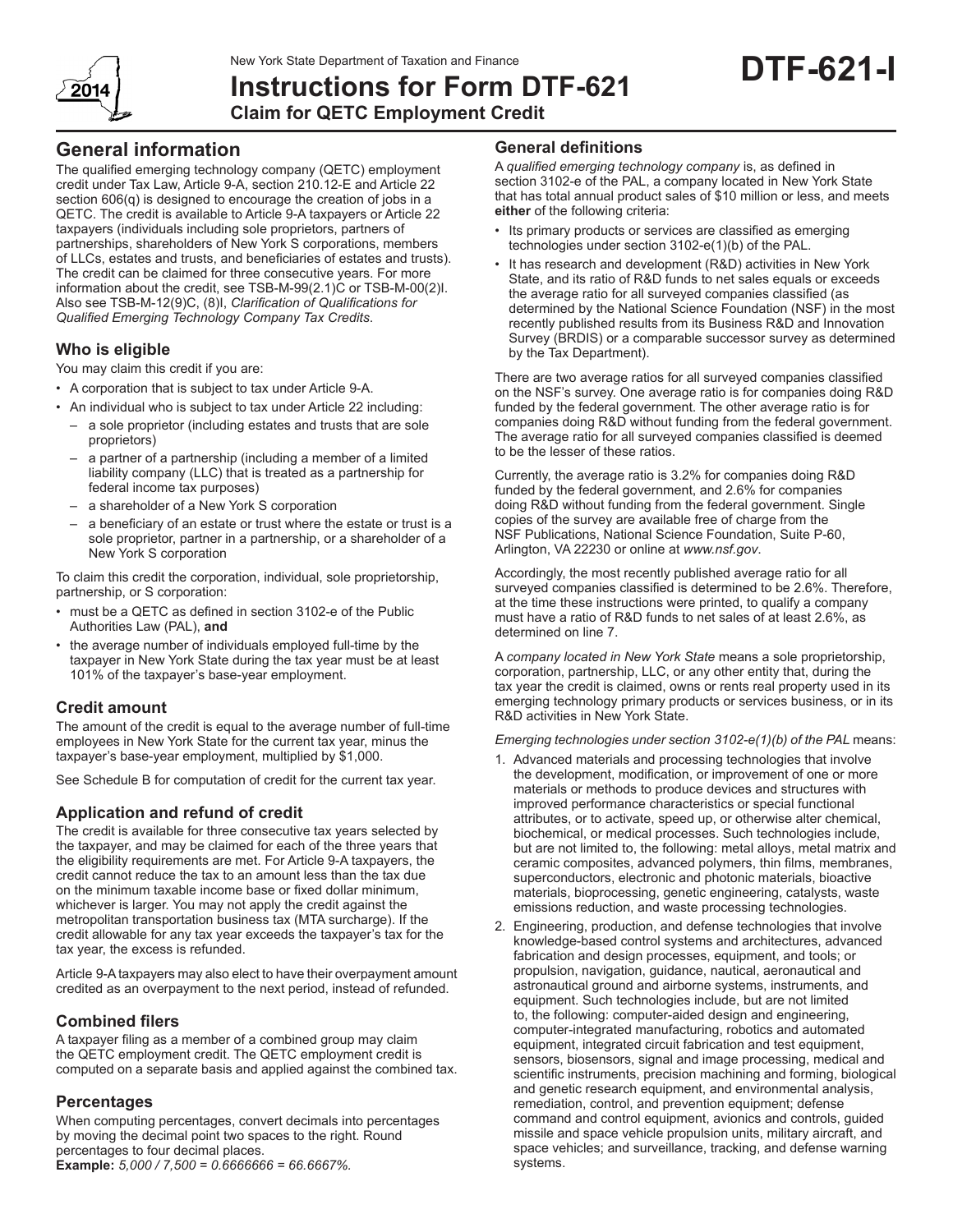#### **Page 2** of 4 **DTF-621-I** (2014)

- 3. Electronic and photonic devices and components for use in producing electronic, optoelectronic, or mechanical equipment, and products of electronic distribution with interactive media content. Such technologies include, but are not limited to, the following: microprocessors, logic chips, memory chips, lasers, and printed circuit board technology; electroluminescent, liquid crystal, plasma, and vacuum fluorescent displays; optical fibers, magnetic and optical information storage, and optical instruments; lenses, and filters, simplex and duplex data bases, and solar cells.
- 4. Information and communication technologies, equipment and systems that involve advanced computer software and hardware, visualization technologies, and human interface technologies. Such technologies include, but are not limited to, the following: operating and applications software, artificial intelligence, computer modeling and simulation, high-level software languages, neural networks, processor architecture, animation and full-motion video, graphics hardware and software, speech and optical character recognition, high-volume information storage and retrieval, data compression, broadband switching, multiplexing, digital signal processing, and spectrum technologies.
- 5. *Biotechnologies,* defined as technologies involving the scientific manipulation of living organisms, especially at the molecular or the submolecular genetic level, to produce products conducive to improving the lives and health of plants, animals, and humans; and the associated scientific research and pharmacological, mechanical, and computational applications and services connected with these improvements. Such activities include, but are not limited to, the following: alternative mRNA splicing; DNA sequence amplification; antigenetic switching; bioaugmentation; bioenrichment; bioremediation; chromosome walking; cytogenetic engineering; DNA diagnosis, fingerprinting, and sequencing; electroporation; gene translocation; genetic mapping; site-directed mutagenesis; biotransduction; biomechanical and bioelectrical engineering; and bioinformatics.
- 6. *Remanufacturing technologies*, defined as processes whereby eligible commodities are restored to their original performance standards and are thereby diverted from the solid waste stream, retaining the majority of components that have been through at least one life cycle, and replacing consumable portions to enable such commodities to be restored to their original functions. For the purposes of this subdivision, *eligible commodities* means commodities (excluding paper) used in conjunction with or as a part of equipment performing the functions of facsimile machines, photocopiers, printers, duplication equipment, or any combination thereof, including, but not limited to the following: magnetic ink character recognition cartridges, photo conductor assemblies, electrostatic cartridges, thermal imaging cartridges, toner cartridges, ink jet cartridges, and printer cartridges. *Eligible commodities* also includes equipment used to record single frame images on film, where such equipment and film are marketed and sold as a single integrated consumer product, and where such equipment and film may be submitted in whole to a photograph processor for the purposes of processing.

*Total annual product sales* means the amount reported, or that should have been reported for federal income tax purposes, as gross receipts or sales from the sale of all products during the tax year that the credit is claimed.

*Net sales* means total annual product sales minus the amount reported, or that should have been reported for federal income tax purposes, as returns and allowances during the tax year that the credit is claimed.

*Primary products or services* means that more than 50% of a taxpayer's receipts from products or services are derived from emerging technology products or services during the tax year that the credit is claimed. Alternatively, if a business has no receipts from the sales of products and services, if more than 50% of the business' expenses are attributable to emerging technologies during the tax year that the credit is claimed, the business satisfies the test.

*Base‑year employment* means the average number of individuals employed full time by the taxpayer in New York State during the three tax years immediately preceding the first tax year in which the credit is claimed. If the taxpayer provided full-time employment in the state for only part of the three‑year base period, the credit cannot be claimed until the tax year following the first full tax year (a period of at least 12 calendar months) the taxpayer provided some full-time employment in the state.

*Full-time employment* means a job consisting of at least 35 hours per week, or two or more jobs that together constitute the equivalent of a job of at least 35 hours per week. A seasonal job that meets these requirements constitutes full-time employment if the job is continuous for at least three months.

### **Information and definitions from the survey**

The following information and definitions are from the NSF's BRDIS.

R&D includes **all** of the following:

- planned systematic pursuit of new knowledge or understanding toward general application (basic research)
- acquisition of knowledge or understanding to meet a specific, recognized need (applied research)
- application of knowledge or understanding toward the production or improvement of a product, service, process, or method (development)

R&D activities include the following:

- Activities that incorporate
	- basic and applied research in the sciences and engineering,
	- design and development of new products and processes, and
	- enhancement of existing products and processes.
- Activities carried on by persons trained, either formally or by experience, in
	- biological sciences (such as medicine),
	- computer science,
	- engineering,
	- mathematical and statistical sciences, and
	- physical sciences (such as chemistry and physics).
- Activities that take place in
	- separate R&D organizational units of the company,
	- company laboratories, and
	- technical groups not part of an R&D organization.

The following activities are excluded from R&D:

- R&D from acquired companies prior to acquisition (in process R&D)
- Amortization above the actual cost of property and equipment related to your R&D activities
- Test and evaluation once a prototype becomes a product model
- Routine product testing
- Geological and geophysical exploration activities
- Technical services including
	- quality and quantity control,
	- technical plant sanitation control, and
	- troubleshooting in connection with breakdowns in full-scale production.
- Advertising programs to promote or demonstrate new products or processes
- Assistance in preparation of speeches and publications for persons not engaged in R&D
- Social science R&D includes the following:
	- personnel R&D
	- economic R&D
	- artificial intelligence and expert systems R&D
	- consumer, market, and opinion R&D
	- engineering psychology R&D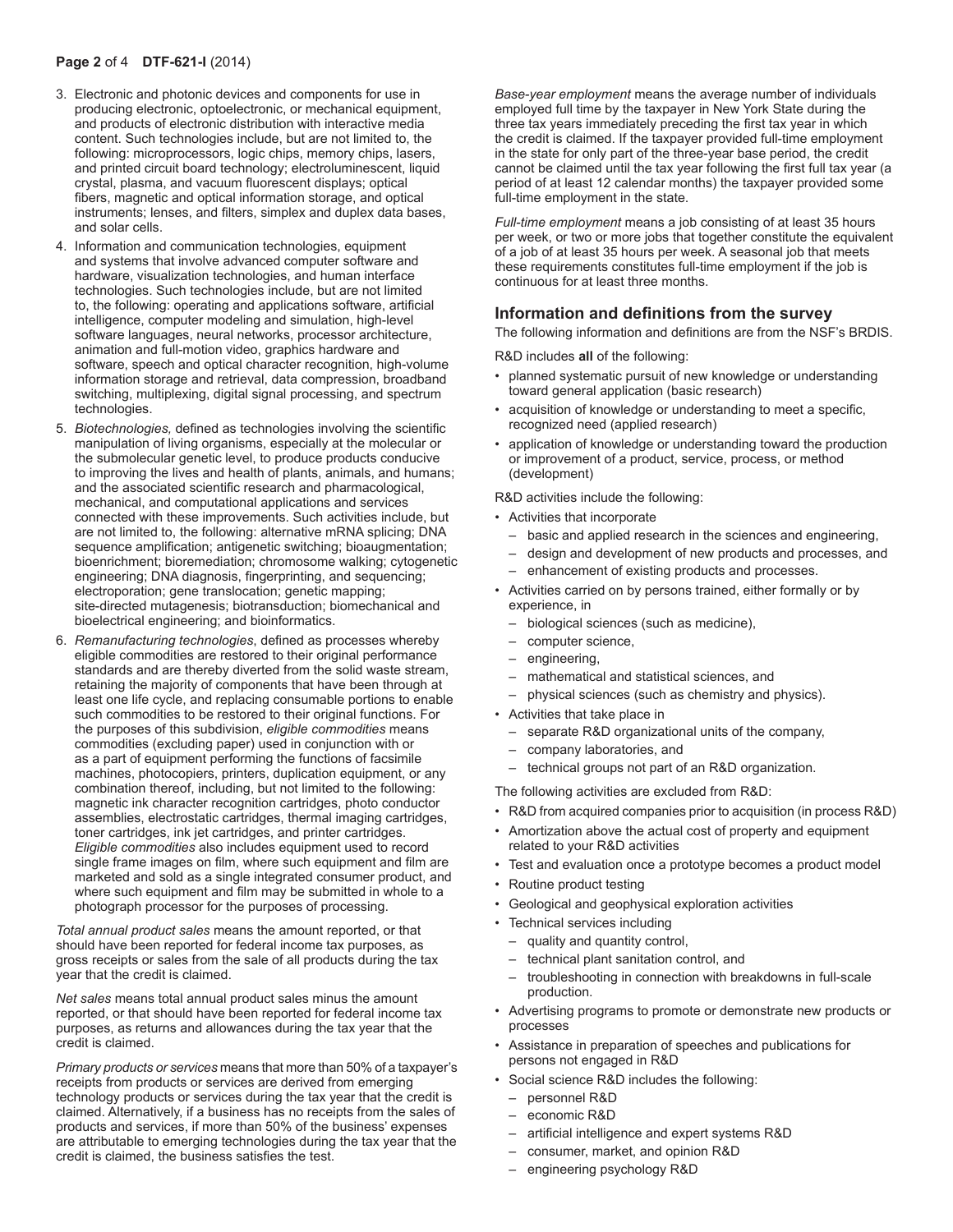- management and organizational R&D
- actuarial and demographic R&D
- educational processes and applications R&D
- R&D in law

*Basic research* is the pursuit of new scientific knowledge or understanding that does not have specific immediate commercial objectives; however, it may be in fields of present or potential commercial interest.

*Applied research* applies the findings of basic research or other existing knowledge toward discovering new scientific knowledge that has specific commercial objectives with respect to new products, services, processes, or methods.

*Development* is the systematic use of knowledge or understanding gained from research or practical experience directed toward the production or significant improvement of useful products, services, processes, or methods including the design and development of prototypes, materials, devices, and systems.

**Include** as development:

- expenditures for designing and conducting clinical trials of drugs, pharmaceuticals, or other products that have not been marketed
- software development including designing or adapting software (or both) if the application has commercial value (exclude software development for internal use); beta versions of software being developed that have potential commercial application; and design and operation of pilot plants and semiwork plants
- engineering activity required to advance the design of a product or process so it meets specific functional and economic requirements
- design, construction, and testing of prototypes and models including test models for defense contracts
- design for special manufacturing equipment and tools
- preparation of reports, drawings, formulas, specifications, standard practice instructions, or operating manuals

#### **Exclude** as development:

- software development intended for internal company use only
- routine technical services to customers
- toolmaking and tool tryout
- production of detailed construction drawings and manufacturing blueprints

# **Line instructions**

See the instructions for your tax return for the *Privacy notification* or if you need help contacting the Tax Department.

**Individuals (including sole proprietors), S corporations, fiduciaries, and partnerships:** Complete Schedule A, Schedule B, and Schedule C.

**A married couple in a business enterprise that made an IRC 761(f) election to file two federal Schedule C forms instead of a partnership return:** If you file jointly, compute your credit amount as if you were filing one federal Schedule C for the business (enter the total of all applicable amounts from both federal Schedule C forms). Complete Schedule A, Schedule B, and Schedule C.

**Partners (including corporate partners), shareholders of New York S corporations, and beneficiaries of estates or trusts:**  Complete line A and Schedule C.

Corporate partners must also complete Schedule D.

**Corporations:** Complete Schedule A, Schedule B, Schedule C, and Schedule D.

**Note:** If more than one of the above applies to you, complete all appropriate schedules on one Form DTF-621.

### **Line A**

**Partner:** Enter your share of the partnership's credit. Provide the name and identification number of the partnership.

**Shareholder:** Enter your share of the New York S corporation's credit. Provide the name and identification number of the New York S corporation.

**Beneficiary:** Enter your share of the estate or trust credit. Provide the name and identification number of the estate or trust.

The partnership, New York S corporation, estate or trust should provide you with your share of the credit to be entered.

If you are claiming a credit from more than one partnership, New York S corporation, or trust, combine all amounts and submit a list showing a breakdown of the amounts and the name and identification number of each entity.

### **Schedule A – Eligibility requirements**

#### **Part 2 – QETC business activities**

#### **Research and development (R&D) activities**

Complete these lines to determine if the R&D funds percentage on line 6 equals or exceeds the average ratio for all surveyed companies as last determined by the NSF (currently 2.6%). For more information, see the definition of a *qualified emerging technology company* on page 1.

**Line 4 –** Enter the amount paid or incurred in the conduct of R&D activities. These funds are the same as those used by the NSF in its most recent survey and represent expenditures paid or incurred in the conduct of R&D activities during the tax year that the credit is claimed.

**Include** as expenses:

- wages, salaries, and related costs
- materials and supplies consumed
- R&D depreciation
- cost of computer software used in R&D activities
- utilities, such as telephone, telex, electricity, water, and gas
- travel costs and professional dues
- property taxes and other taxes (except income taxes) incurred on account of the R&D organization or the facilities they use
- insurance expenses
- maintenance and repair, including maintenance of buildings and grounds
- company overhead including: personnel, accounting, procurement and inventory, and salaries of research executives not on the payroll of the R&D organization

**Exclude** as expenses:

- R&D from acquired companies prior to acquisition (in process R&D)
- capital expenditures
- test and evaluation once a prototype becomes a production model
- patent expense
- income taxes and interest

**Line 5 –** Enter the amount of net sales for the current tax year that were reported on your federal return.

### **Part 3 – Computation of average number of full-time employees in New York State for the current tax year and three-year base period**

**Line 17 –** For each date specified of the current tax year, enter the number of full-time employees employed in New York State. When computing full-time employees, include all full-time general executive officers and full-time employees, including full-time employees for whom an empire zone (EZ) wage tax credit or zone equivalent area (ZEA) wage tax credit has been claimed.